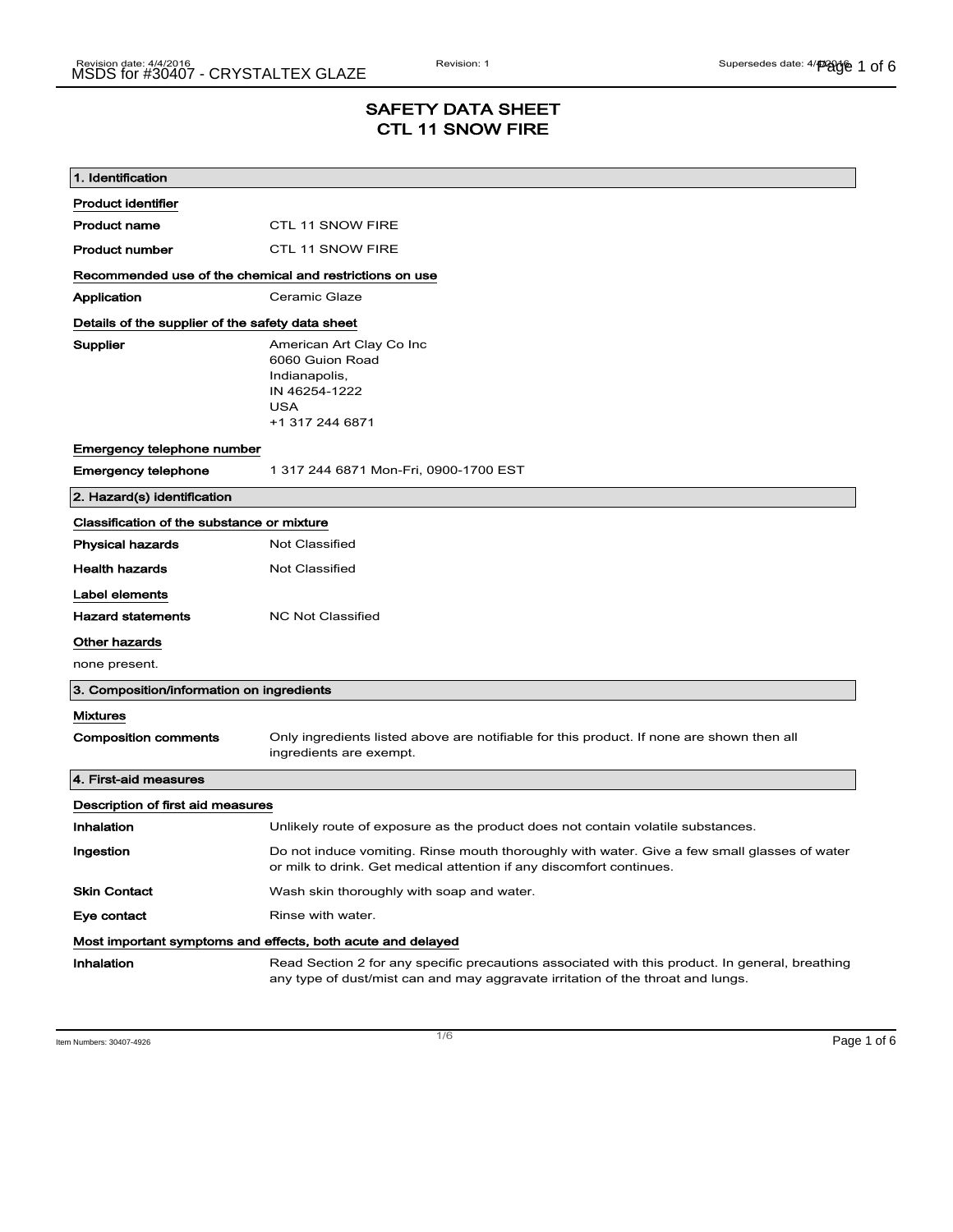| Ingestion                                                    | Read Section 2 for any specific precautions associated with the use of this product. Products<br>with specific warnings about ingestion will give guidance there.                                                                                                                                           |  |
|--------------------------------------------------------------|-------------------------------------------------------------------------------------------------------------------------------------------------------------------------------------------------------------------------------------------------------------------------------------------------------------|--|
| <b>Skin contact</b>                                          | Read Section 2 for any specific precautions associated with the use of this product. In general<br>most ceramic glazes, clays and special products will tend to have a drying effect on the skin<br>and may cause some sensitivity to users with sensitive skin.                                            |  |
| Eye contact                                                  | Read Section 2 for any specific precautions associated with the use of this product. In general<br>most ceramic and special products contain materials that maybe abrasive to eyes. Keeping<br>materials from contacting the eyes is prudent. If contact does occur, flush with clean water, do<br>not rub. |  |
|                                                              | Indication of immediate medical attention and special treatment needed                                                                                                                                                                                                                                      |  |
| Notes for the doctor                                         | Treat symptomatically.                                                                                                                                                                                                                                                                                      |  |
| 5. Fire-fighting measures                                    |                                                                                                                                                                                                                                                                                                             |  |
| Extinguishing media                                          |                                                                                                                                                                                                                                                                                                             |  |
| Suitable extinguishing media                                 | Use fire-extinguishing media suitable for the surrounding fire.                                                                                                                                                                                                                                             |  |
| Special hazards arising from the substance or mixture        |                                                                                                                                                                                                                                                                                                             |  |
| <b>Specific hazards</b>                                      | The product is not believed to present a hazard due to its physical nature.                                                                                                                                                                                                                                 |  |
| Advice for firefighters                                      |                                                                                                                                                                                                                                                                                                             |  |
| Special protective equipment<br>for firefighters             | Use protective equipment appropriate for surrounding materials.                                                                                                                                                                                                                                             |  |
| 6. Accidental release measures                               |                                                                                                                                                                                                                                                                                                             |  |
|                                                              | Personal precautions, protective equipment and emergency procedures                                                                                                                                                                                                                                         |  |
| <b>Personal precautions</b>                                  | For personal protection, see Section 8.                                                                                                                                                                                                                                                                     |  |
| <b>Environmental precautions</b>                             |                                                                                                                                                                                                                                                                                                             |  |
| <b>Environmental precautions</b>                             | Please read Section 2 completely. If any environmental warnings such as; H411 or H412 are<br>listed in Section 2, please use appropriate procedures when disposing of product and<br>container. Do not put materials into waterways or sewers.                                                              |  |
| Methods and material for containment and cleaning up         |                                                                                                                                                                                                                                                                                                             |  |
| Methods for cleaning up                                      | Collect spillage for reclamation or absorb in vermiculite, dry sand or similar material.                                                                                                                                                                                                                    |  |
| Reference to other sections                                  | For waste disposal, see Section 13. For personal protection, see Section 8.                                                                                                                                                                                                                                 |  |
| 7. Handling and storage                                      |                                                                                                                                                                                                                                                                                                             |  |
| Precautions for safe handling                                |                                                                                                                                                                                                                                                                                                             |  |
| Usage precautions                                            | Read label before use. Do not eat, drink or smoke when using this product. Good personal<br>hygiene procedures should be implemented. Wash hands and any other contaminated areas<br>of the body with soap and water before leaving the work site.                                                          |  |
| Conditions for safe storage, including any incompatibilities |                                                                                                                                                                                                                                                                                                             |  |
| <b>Storage precautions</b>                                   | Store in tightly-closed, original container in a dry and cool place.                                                                                                                                                                                                                                        |  |
| Specific end uses(s)                                         |                                                                                                                                                                                                                                                                                                             |  |
| Specific end use(s)                                          | The identified uses for this product are detailed in Section 1.2.                                                                                                                                                                                                                                           |  |
| 8. Exposure Controls/personal protection                     |                                                                                                                                                                                                                                                                                                             |  |

Item Numbers:  $30407-4926$   $Page 2 of 6$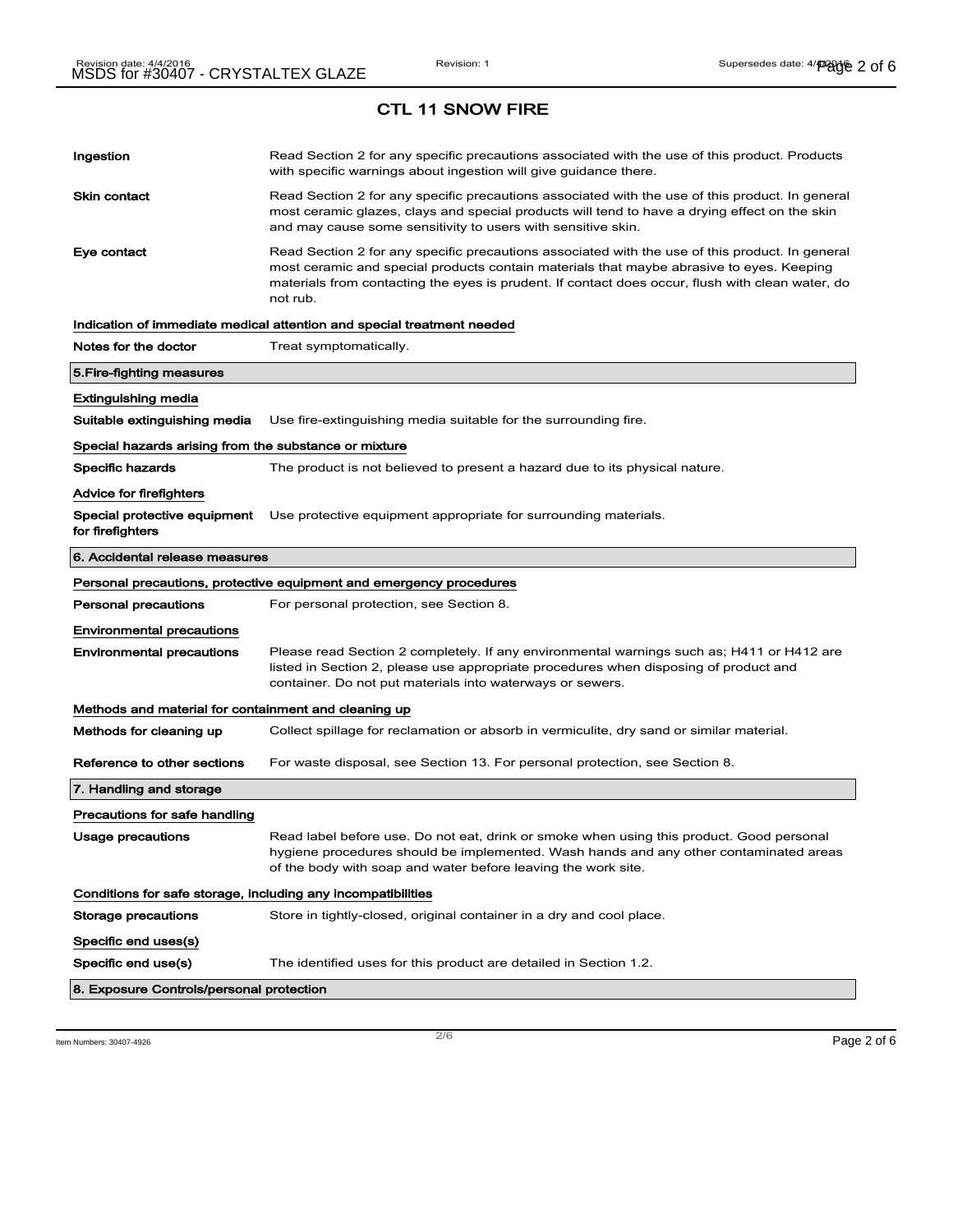| Ingredient comments                 | Only ingredients listed n Section 3 are notifiable for this product. If none are shown then all<br>ingredients are exempt.                                                                                           |
|-------------------------------------|----------------------------------------------------------------------------------------------------------------------------------------------------------------------------------------------------------------------|
| <b>Exposure controls</b>            |                                                                                                                                                                                                                      |
| Appropriate engineering<br>controls | No specific ventilations requirements unless the "FAN" pictogram is shown above or specified<br>in Section 2.                                                                                                        |
| Eye/face protection                 | No specific eye protection required unless the "EYE PROTECTION" pictogram is shown<br>above or specified in Section 2.                                                                                               |
| <b>Hand protection</b>              | No specific hand protection required unless the "HAND PROTECTION" pictogram is shown<br>above or specified in Section 2.                                                                                             |
| Hygiene measures                    | Using good personal hygiene practices is always appropriate. Keeping a clean work space,<br>cleaning up properly when done, and not eating, drinking or smoking when using this product.                             |
| <b>Respiratory protection</b>       | No specific respiratory protection required unless the "RESPIRATOR" pictogram is shown<br>above or specified in Section 2. Using the appropriate certified protection for the operation is<br>important if required. |

#### 9. Physical and Chemical Properties

## Information on basic physical and chemical properties

| Appearance                                      | Colored liquid.           |
|-------------------------------------------------|---------------------------|
| Color                                           | Various colors.           |
| Odor                                            | Almost odorless.          |
| Odor threshold                                  | No information available. |
| рH                                              | 6-8                       |
| <b>Melting point</b>                            | No information available. |
| Initial boiling point and range                 | No information available. |
| <b>Flash point</b>                              | No information available. |
| <b>Evaporation rate</b>                         | No information available. |
| Flammability (solid, gas)                       | No information available. |
| Upper/lower flammability or<br>explosive limits | No information available. |
| <b>Vapour pressure</b>                          | No information available. |
| <b>Relative density</b>                         | Greater than 1.0          |
| Solubility(ies)                                 | Not applicable.           |
| <b>Partition coefficient</b>                    | No information available. |
| <b>Auto-ignition temperature</b>                | Not applicable.           |
| <b>Decomposition Temperature</b>                | No information available. |
| <b>Viscosity</b>                                | No information available. |
| <b>Explosive properties</b>                     | none                      |
| <b>Oxidising properties</b>                     | none                      |
| Other information                               | Not applicable.           |

Item Numbers:  $30407-4926$   $Page 3 of 6$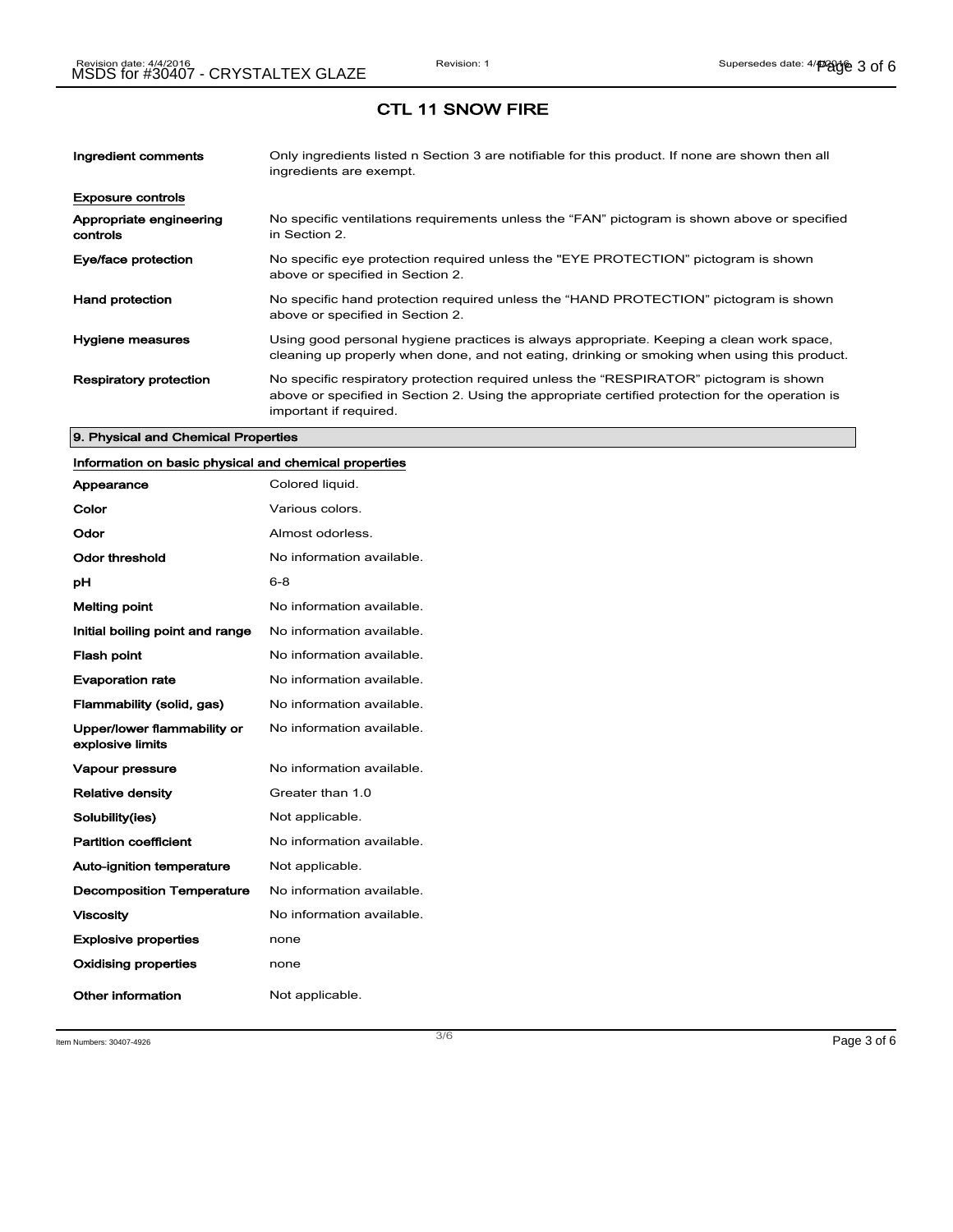| 10. Stability and reactivity               |                                                                                                                                                                                                                                                |
|--------------------------------------------|------------------------------------------------------------------------------------------------------------------------------------------------------------------------------------------------------------------------------------------------|
| Reactivity                                 | There are no known reactivity hazards associated with this product.                                                                                                                                                                            |
| <b>Stability</b>                           | No particular stability concerns.                                                                                                                                                                                                              |
| Possibility of hazardous<br>reactions      | None known.                                                                                                                                                                                                                                    |
| <b>Conditions to avoid</b>                 | None known.                                                                                                                                                                                                                                    |
| <b>Materials to avoid</b>                  | None known.                                                                                                                                                                                                                                    |
| <b>Hazardous decomposition</b><br>products | None known.                                                                                                                                                                                                                                    |
| 11. Toxicological information              |                                                                                                                                                                                                                                                |
| Information on toxicological effects       |                                                                                                                                                                                                                                                |
| <b>Toxicological effects</b>               | Please read Section 2 thoroughly to understand the toxicological risks, (if any) and<br>precautions for safe use (if any).                                                                                                                     |
| Skin corrosion/irritation                  |                                                                                                                                                                                                                                                |
| <b>Skin sensitization</b>                  |                                                                                                                                                                                                                                                |
| <b>Skin sensitisation</b>                  | Based on available data the classification criteria are not met.                                                                                                                                                                               |
| Eye contact                                | May cause temporary eye irritation.                                                                                                                                                                                                            |
| 12. Ecological Information                 |                                                                                                                                                                                                                                                |
| Ecotoxicity                                | Please read Section 2 completely. If any environmental warnings such as; H411 or H412 are<br>listed in Section 2, please use appropriate procedures when disposing of product and<br>container. Do not put materials into waterways or sewers. |
| <b>Toxicity</b>                            |                                                                                                                                                                                                                                                |
| Toxicity                                   | Please read Section 2 completely. If any environmental warnings such as; H411 or H412 are<br>listed in Section 2, please use appropriate procedures when disposing of product and<br>container. Do not put materials into waterways or sewers. |
| Persistence and degradability              |                                                                                                                                                                                                                                                |
| Persistence and degradability              | No data available.                                                                                                                                                                                                                             |
| <b>Biodegradation</b>                      | Not inherently biodegradable.                                                                                                                                                                                                                  |
| <b>Bioaccumulative potential</b>           |                                                                                                                                                                                                                                                |
| <b>Partition coefficient</b>               | No information available.                                                                                                                                                                                                                      |
| Mobility in soil                           |                                                                                                                                                                                                                                                |
| <b>Mobility</b>                            | Semi-mobile.                                                                                                                                                                                                                                   |
| <b>Results of PBT and vPvB assessment</b>  |                                                                                                                                                                                                                                                |
| Results of PBT and vPvB<br>assessment      | This product does not contain any substances classified as PBT or vPvB.                                                                                                                                                                        |
| Other adverse effects                      |                                                                                                                                                                                                                                                |

Item Numbers:  $30407-4926$   $Page 4 of 6$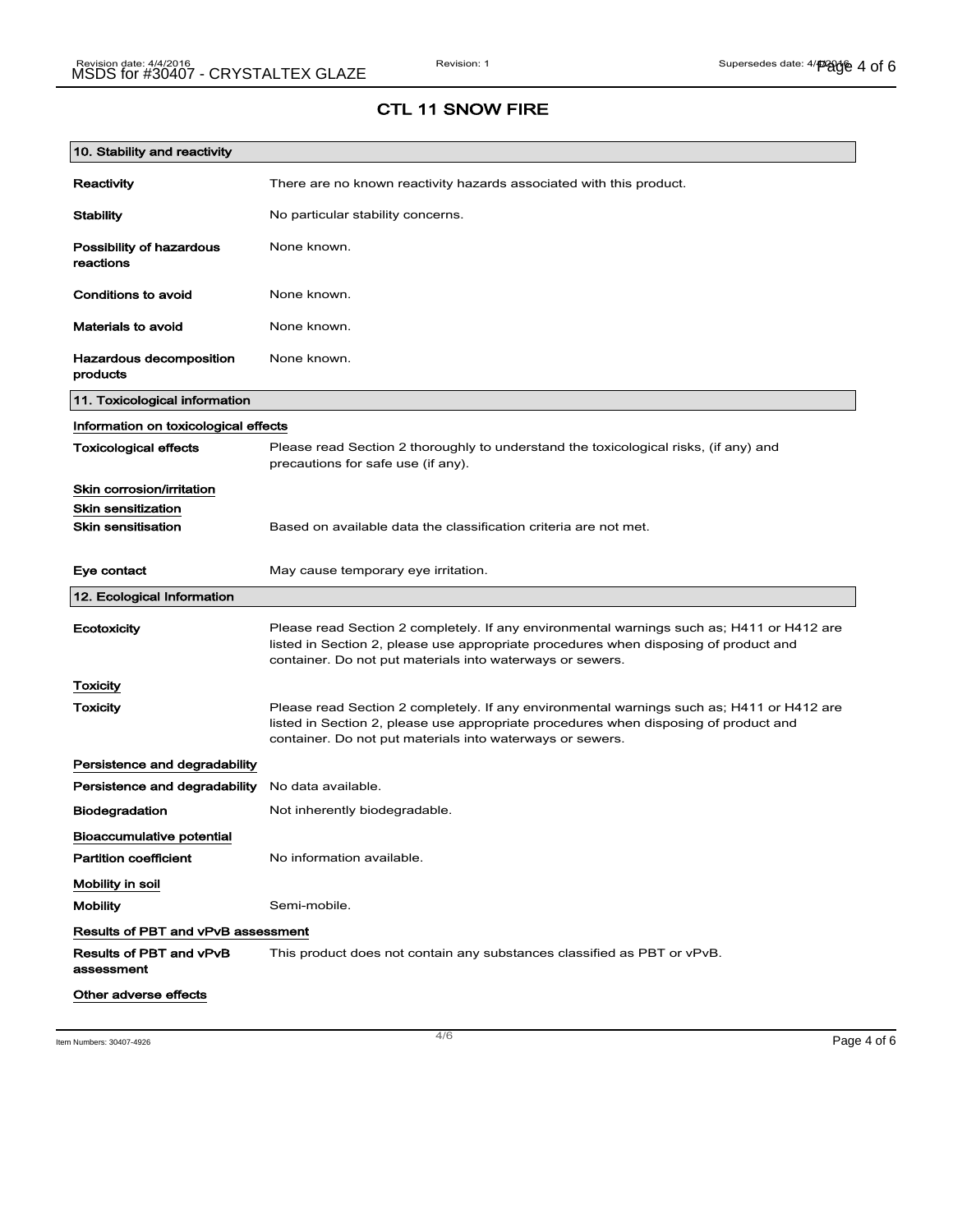### CTL 11 SNOW FIRE

| Other adverse effects                                                                                                                                                                               | None known.                                                                                                                                                                                  |  |
|-----------------------------------------------------------------------------------------------------------------------------------------------------------------------------------------------------|----------------------------------------------------------------------------------------------------------------------------------------------------------------------------------------------|--|
| 13. Disposal considerations                                                                                                                                                                         |                                                                                                                                                                                              |  |
| Waste treatment methods                                                                                                                                                                             |                                                                                                                                                                                              |  |
| General information                                                                                                                                                                                 | Dispose of waste product or used containers in accordance with local regulations When<br>handling waste, the safety precautions applying to handling of the product should be<br>considered. |  |
| 14. Transport information                                                                                                                                                                           |                                                                                                                                                                                              |  |
| General                                                                                                                                                                                             | The product is not covered by international regulations on the transport of dangerous goods<br>(IMDG, IATA, DoT).                                                                            |  |
| UN Number                                                                                                                                                                                           |                                                                                                                                                                                              |  |
| Not applicable.                                                                                                                                                                                     |                                                                                                                                                                                              |  |
| UN proper shipping name                                                                                                                                                                             |                                                                                                                                                                                              |  |
| Not applicable.                                                                                                                                                                                     |                                                                                                                                                                                              |  |
| Transport hazard class(es)                                                                                                                                                                          |                                                                                                                                                                                              |  |
| No transport warning sign required.                                                                                                                                                                 |                                                                                                                                                                                              |  |
| Packing group                                                                                                                                                                                       |                                                                                                                                                                                              |  |
| Not applicable.                                                                                                                                                                                     |                                                                                                                                                                                              |  |
| Environmental hazards                                                                                                                                                                               |                                                                                                                                                                                              |  |
| <b>Environmentally Hazardous Substance</b>                                                                                                                                                          |                                                                                                                                                                                              |  |
| Please refer to Section 2 for any environmental hazards associated with this product. If H411/H412 warnings are shown then<br>please verify packaging and labeling requirements for larger volumes. |                                                                                                                                                                                              |  |
| Special precautions for user                                                                                                                                                                        |                                                                                                                                                                                              |  |
| Not applicable.                                                                                                                                                                                     |                                                                                                                                                                                              |  |
| <b>Transport in bulk according to</b> Not applicable.<br>Annex II of MARPOL 73/78<br>and the IBC Code                                                                                               |                                                                                                                                                                                              |  |
| 15. Regulatory information                                                                                                                                                                          |                                                                                                                                                                                              |  |
| US State Regulations                                                                                                                                                                                |                                                                                                                                                                                              |  |
| California Proposition 65 Carcinogens and Reproductive Toxins                                                                                                                                       |                                                                                                                                                                                              |  |
| None of the ingredients are listed or exempt.                                                                                                                                                       |                                                                                                                                                                                              |  |
| Inventories                                                                                                                                                                                         |                                                                                                                                                                                              |  |
| Canada - DSL/NDSL<br>All the ingredients are listed or exempt.                                                                                                                                      |                                                                                                                                                                                              |  |
|                                                                                                                                                                                                     |                                                                                                                                                                                              |  |

US - TSCA

All the ingredients are listed or exempt.

#### US - TSCA 12(b) Export Notification

All the ingredients are listed or exempt.

#### 16. Other information